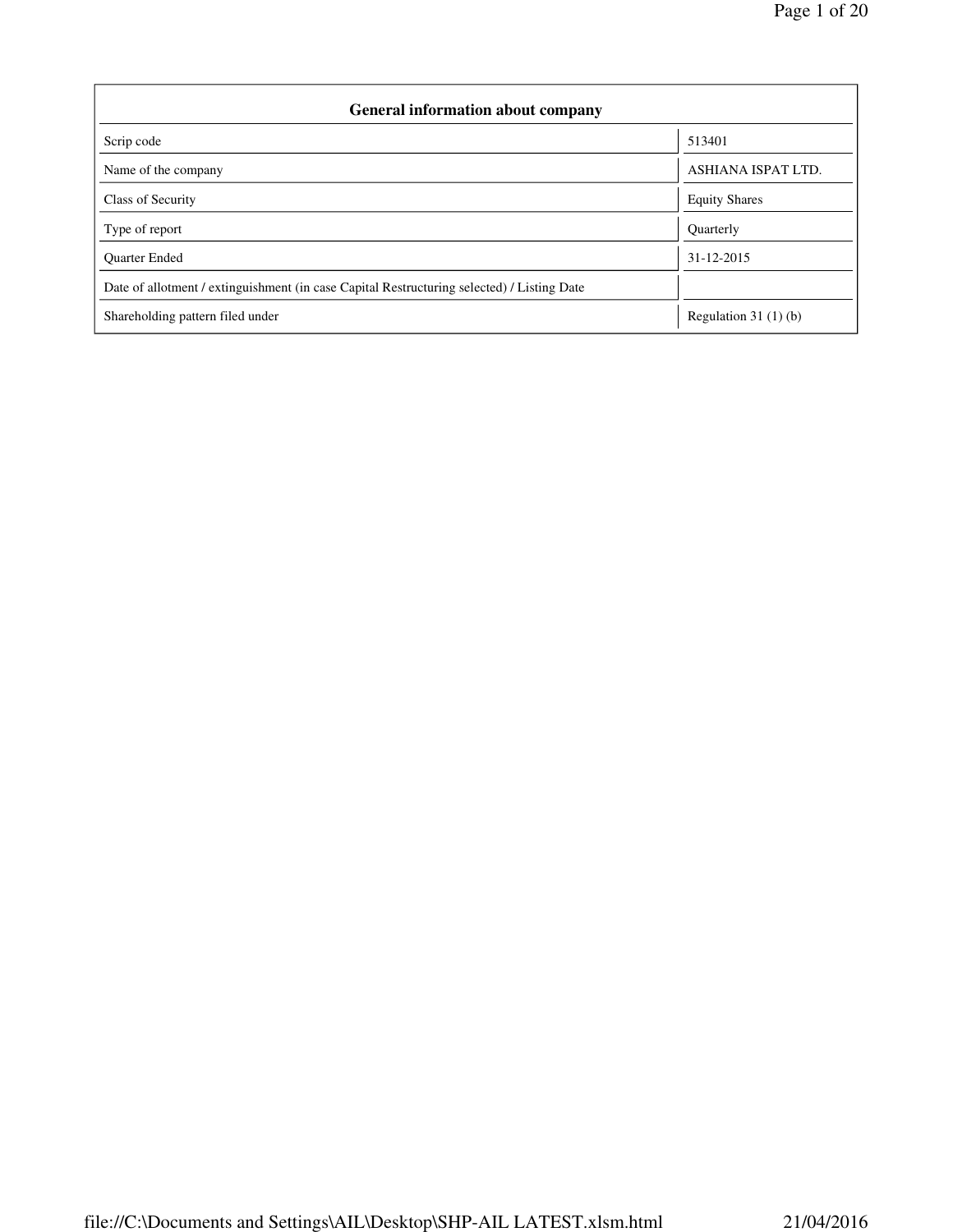| Sr. No. | <b>Particular</b>                                                                      | Yes/No         |
|---------|----------------------------------------------------------------------------------------|----------------|
|         | Whether the Listed Entity has issued any partly paid up shares?                        | N <sub>0</sub> |
|         | Whether the Listed Entity has issued any Convertible Securities?                       | N <sub>0</sub> |
|         | Whether the Listed Entity has issued any Warrants?                                     | N <sub>0</sub> |
|         | Whether the Listed Entity has any shares against which depository receipts are issued? | N <sub>0</sub> |
|         | Whether the Listed Entity has any shares in locked-in?                                 | N <sub>0</sub> |
| 6       | Whether any shares held by promoters are pledge or otherwise encumbered?               | N <sub>0</sub> |
|         | Whether company has equity shares with differential voting rights                      | N <sub>0</sub> |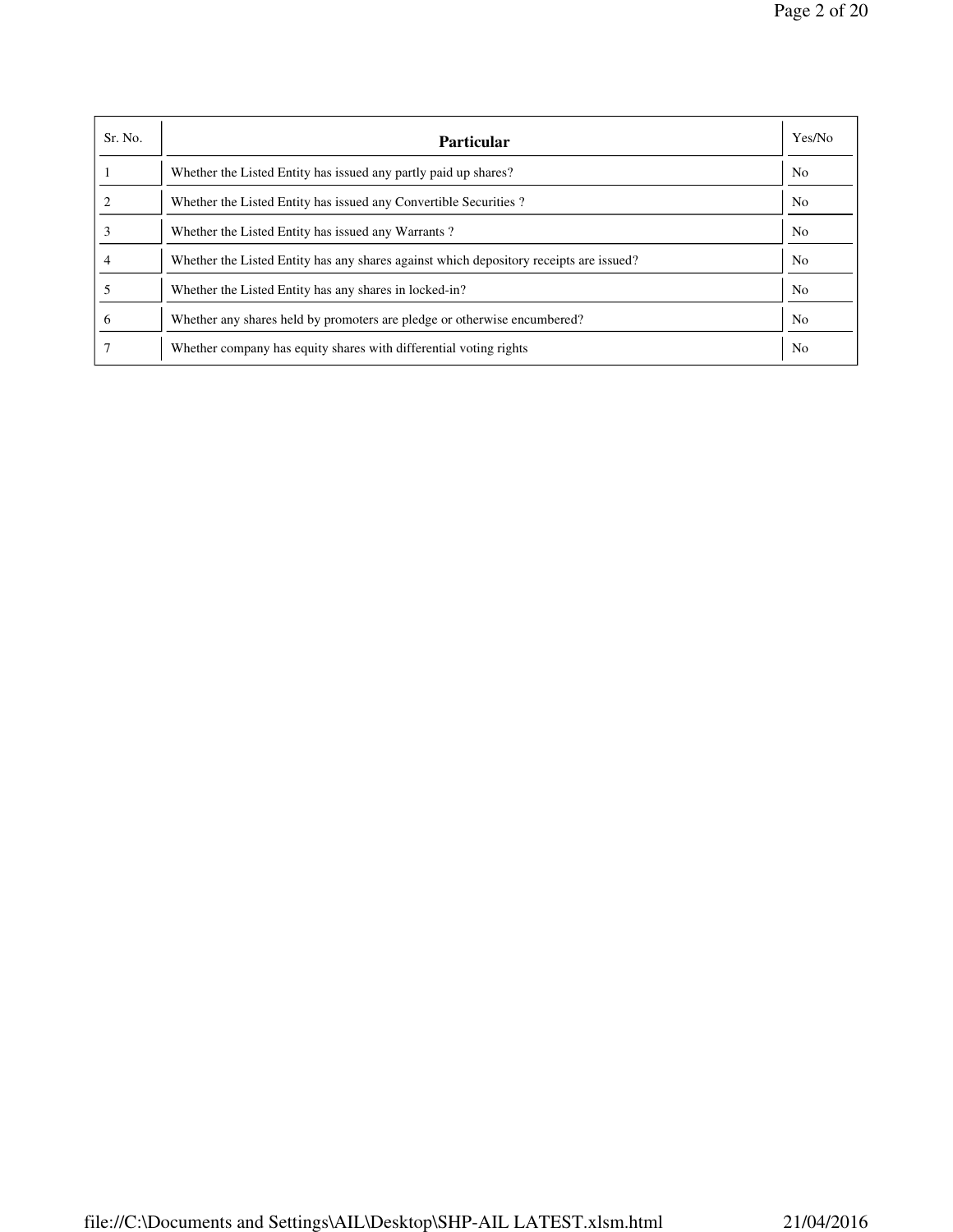|                 | Table I - Summary Statement holding of specified securities |                         |                            |                                 |                                                                  |                                                                    |                                                                                                     |                                        |                              |                                                                  |       |                     |
|-----------------|-------------------------------------------------------------|-------------------------|----------------------------|---------------------------------|------------------------------------------------------------------|--------------------------------------------------------------------|-----------------------------------------------------------------------------------------------------|----------------------------------------|------------------------------|------------------------------------------------------------------|-------|---------------------|
|                 |                                                             |                         | No. of                     | No.<br>Of                       | No. Of<br>shares<br>underlying<br>Depository<br>Receipts<br>(VI) | Total                                                              | Shareholding<br>as a $%$ of                                                                         | Number<br>of                           |                              | Number of Voting Rights held in<br>each class of securities (IX) |       |                     |
| Category<br>(I) | Category<br>$\sigma$ f<br>shareholder                       | Nos. Of<br>shareholders | fully<br>paid up<br>equity | Partly<br>paid-<br>up           |                                                                  | nos.<br>shares<br>held<br>$(VII) =$<br>$(IV) +$<br>$(V)$ +<br>(VI) | total no. of<br>shares<br>(calculated<br>as per<br>SCRR,<br>1957) (VIII)<br>As a % of<br>$(A+B+C2)$ | Voting<br>Rights<br>held in            | Rights                       | No of Voting (XIV)                                               |       | Total as            |
|                 | (II)                                                        | (III)                   | shares<br>held<br>(IV)     | equity<br>shares<br>held<br>(V) |                                                                  |                                                                    |                                                                                                     | each<br>class of<br>securities<br>(IX) | Class<br>eg:<br>$\mathbf{x}$ | Class<br>eg:y                                                    | Total | a % of<br>$(A+B+C)$ |
| (A)             | Promoter<br>$\&$<br>Promoter<br>Group                       | 12                      | 1632500                    |                                 |                                                                  | 1632500                                                            | 36.56                                                                                               |                                        |                              |                                                                  |       |                     |
| (B)             | Public                                                      | 10932                   | 2832300                    |                                 |                                                                  | 2832300                                                            | 63.44                                                                                               |                                        |                              |                                                                  |       |                     |
| (C)             | Non<br>Promoter-<br>Non Public                              |                         |                            |                                 |                                                                  |                                                                    |                                                                                                     |                                        |                              |                                                                  |       |                     |
| (C1)            | <b>Shares</b><br>underlying<br><b>DRs</b>                   |                         |                            |                                 |                                                                  |                                                                    |                                                                                                     |                                        |                              |                                                                  |       |                     |
| (C2)            | Shares held<br>by<br>Employee<br>Trusts                     |                         |                            |                                 |                                                                  |                                                                    |                                                                                                     |                                        |                              |                                                                  |       |                     |
|                 | Total                                                       | 10944                   | 4464800                    |                                 |                                                                  | 4464800                                                            | 100                                                                                                 |                                        |                              |                                                                  |       |                     |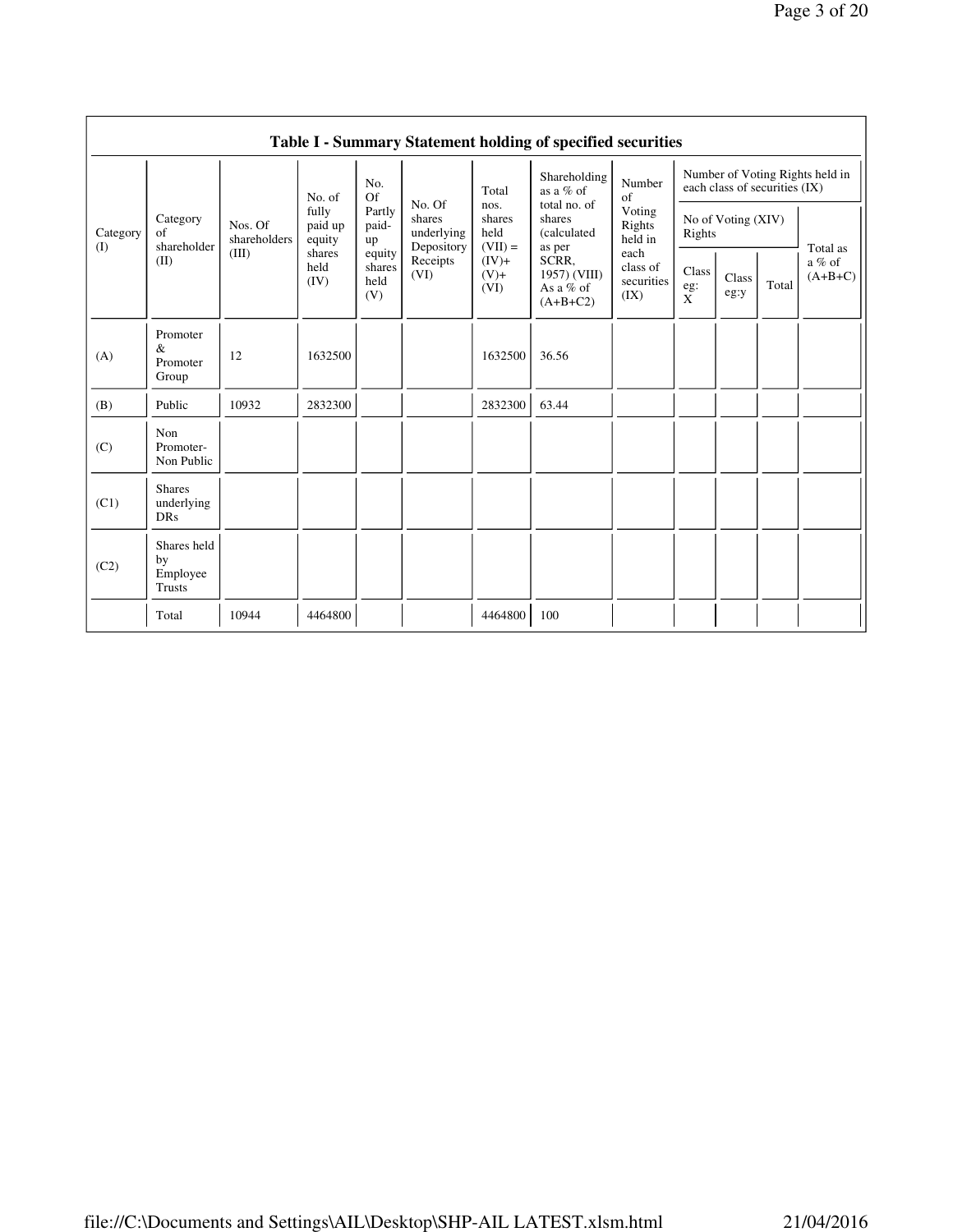|                 | Table I - Summary Statement holding of specified securities |                                                      |                     |                                                                                                                        |                                                                                              |            |                                                         |            |                                                                               |                                       |  |  |
|-----------------|-------------------------------------------------------------|------------------------------------------------------|---------------------|------------------------------------------------------------------------------------------------------------------------|----------------------------------------------------------------------------------------------|------------|---------------------------------------------------------|------------|-------------------------------------------------------------------------------|---------------------------------------|--|--|
| Category<br>(I) | Category of<br>shareholder<br>(II)                          | No. Of<br><b>Shares</b><br>Underlying<br>Outstanding | No. Of              | No. Of<br><b>Shares</b><br>Underlying<br>Outstanding<br>convertible<br>securities<br>and No. Of<br>Warrants<br>(Xi)(a) | Shareholding,<br>as a % assuming<br>full conversion<br>of convertible<br>securities (as a    |            | Number of<br>Locked in<br>shares $(XII)$                |            | Number of<br><b>Shares</b><br>pledged or<br>otherwise<br>encumbered<br>(XIII) | Number of<br>equity shares<br>held in |  |  |
|                 |                                                             | convertible<br>securities<br>(X)                     | Warrants<br>$(X_i)$ |                                                                                                                        | percentage of<br>diluted share<br>capital) $(XI)$ =<br>$(VII)+(X)$ As a<br>$%$ of $(A+B+C2)$ | No.<br>(a) | As a<br>$%$ of<br>total<br><b>Shares</b><br>held<br>(b) | No.<br>(a) | As a $%$<br>of total<br><b>Shares</b><br>held<br>(b)                          | dematerialized<br>form $(XIV)$        |  |  |
| (A)             | Promoter &<br>Promoter<br>Group                             |                                                      |                     |                                                                                                                        | 36.56                                                                                        |            |                                                         |            |                                                                               | 1442700                               |  |  |
| (B)             | Public                                                      |                                                      |                     |                                                                                                                        | 63.44                                                                                        |            |                                                         |            |                                                                               | 1495465                               |  |  |
| (C)             | Non<br>Promoter-<br>Non Public                              |                                                      |                     |                                                                                                                        |                                                                                              |            |                                                         |            |                                                                               |                                       |  |  |
| (C1)            | <b>Shares</b><br>underlying<br><b>DRs</b>                   |                                                      |                     |                                                                                                                        |                                                                                              |            |                                                         |            |                                                                               |                                       |  |  |
| (C2)            | Shares held<br>by<br>Employee<br><b>Trusts</b>              |                                                      |                     |                                                                                                                        |                                                                                              |            |                                                         |            |                                                                               |                                       |  |  |
|                 | Total                                                       |                                                      |                     |                                                                                                                        |                                                                                              |            |                                                         |            |                                                                               | 2938165                               |  |  |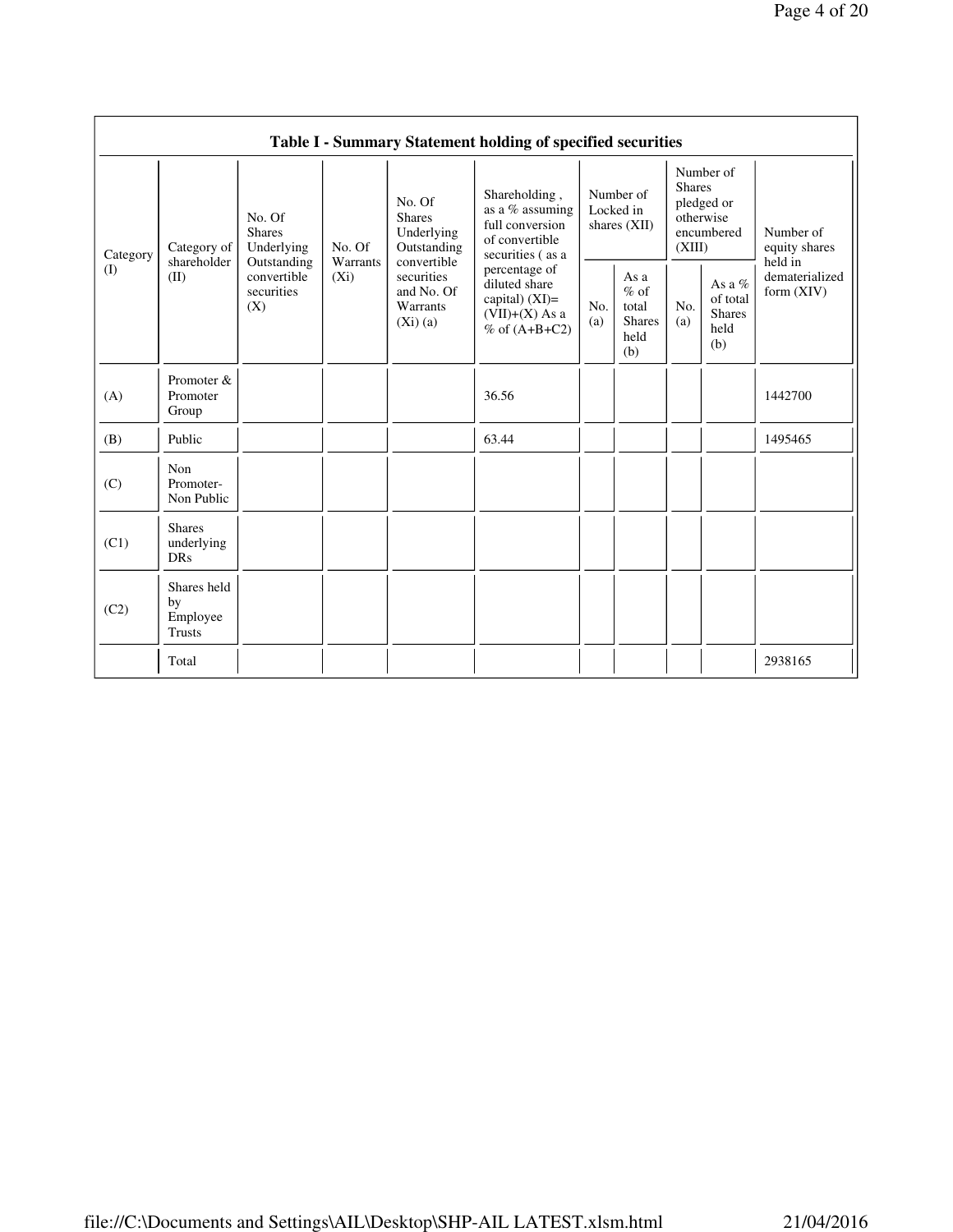|                                                                                                | Table II - Statement showing shareholding pattern of the Promoter and Promoter Group                                          |                                  |                            |                                 |                                    |                             |                                                        |                              |                                                                  |                              |                           |
|------------------------------------------------------------------------------------------------|-------------------------------------------------------------------------------------------------------------------------------|----------------------------------|----------------------------|---------------------------------|------------------------------------|-----------------------------|--------------------------------------------------------|------------------------------|------------------------------------------------------------------|------------------------------|---------------------------|
|                                                                                                |                                                                                                                               |                                  | No. of                     | No.<br><b>Of</b>                | No. Of                             | Total<br>nos.               | Shareholding<br>as a % of                              |                              | Number of Voting Rights held<br>in each class of securities (IX) |                              |                           |
| Sr.                                                                                            | Category & Name<br>of the<br>Shareholders (I)                                                                                 | Nos. Of<br>shareholders<br>(III) | fully<br>paid up<br>equity | Partly<br>paid-<br>up<br>equity | shares<br>underlying<br>Depository | shares<br>held<br>$(VII) =$ | total no. of<br>shares<br>(calculated)<br>as per SCRR, | Rights                       | No of Voting (XIV)                                               |                              | Total<br>as a $%$<br>of   |
|                                                                                                |                                                                                                                               |                                  | shares<br>held (IV)        | shares<br>held<br>(V)           | Receipts<br>(VI)                   | $(IV)+$<br>$(V)$ +<br>(VI)  | 1957) (VIII)<br>As a $%$ of<br>$(A+B+C2)$              | Class<br>eg:<br>$\mathbf{X}$ | Class<br>eg:y                                                    | Total                        | Total<br>Voting<br>rights |
| A                                                                                              | Table II - Statement showing shareholding pattern of the Promoter and Promoter Group                                          |                                  |                            |                                 |                                    |                             |                                                        |                              |                                                                  |                              |                           |
| (1)                                                                                            | Indian                                                                                                                        |                                  |                            |                                 |                                    |                             |                                                        |                              |                                                                  |                              |                           |
| (a)                                                                                            | Individuals/Hindu<br>undivided Family                                                                                         | 11                               | 1592500                    |                                 |                                    | 1592500                     | 35.67                                                  |                              |                                                                  |                              |                           |
| (d)                                                                                            | Any Other<br>(specify)                                                                                                        | $\mathbf{1}$                     | 40000                      |                                 |                                    | 40000                       | 0.9                                                    |                              |                                                                  |                              |                           |
| Sub-Total<br>(A)(1)                                                                            |                                                                                                                               | 12                               | 1632500                    |                                 |                                    | 1632500                     | 36.56                                                  |                              |                                                                  |                              |                           |
| (2)                                                                                            | Foreign                                                                                                                       |                                  |                            |                                 |                                    |                             |                                                        |                              |                                                                  |                              |                           |
| Total<br>Shareholding<br>of Promoter<br>and<br>Promoter<br>Group $(A)=$<br>$(A)(1)+(A)$<br>(2) |                                                                                                                               | 12                               | 1632500                    |                                 |                                    | 1632500                     | 36.56                                                  |                              |                                                                  |                              |                           |
| B                                                                                              | Table III - Statement showing shareholding pattern of the Public shareholder                                                  |                                  |                            |                                 |                                    |                             |                                                        |                              |                                                                  |                              |                           |
| (1)                                                                                            | Institutions                                                                                                                  |                                  |                            |                                 |                                    |                             |                                                        |                              |                                                                  |                              |                           |
| (3)                                                                                            | Non-institutions                                                                                                              |                                  |                            |                                 |                                    |                             |                                                        |                              |                                                                  |                              |                           |
| (a(i))                                                                                         | Individuals -<br>i.Individual<br>shareholders<br>holding nominal<br>share capital up to<br>Rs. 2 lakhs.                       | 10820                            | 1994731                    |                                 |                                    | 1994731                     | 44.68                                                  |                              |                                                                  |                              |                           |
| (a(ii))                                                                                        | Individuals - ii.<br>Individual<br>shareholders<br>holding nominal<br>share capital in<br>excess of Rs. 2<br>lakhs.           | 5                                | 169452                     |                                 |                                    | 169452                      | 3.8                                                    |                              |                                                                  |                              |                           |
| (e)                                                                                            | Any Other<br>(specify)                                                                                                        | 107                              | 668117                     |                                 |                                    | 668117                      | 14.96                                                  |                              |                                                                  |                              |                           |
| Sub-Total<br>(B)(3)                                                                            |                                                                                                                               | 10932                            | 2832300                    |                                 |                                    | 2832300                     | 63.44                                                  |                              |                                                                  |                              |                           |
| <b>Total Public</b><br>Shareholding<br>$(B)=(B)(1)+$<br>$(B)(2)+(B)$<br>(3)                    |                                                                                                                               | 10932                            | 2832300                    |                                 |                                    | 2832300                     | 63.44                                                  |                              |                                                                  |                              |                           |
| $\mathbf C$                                                                                    | Table IV - Statement showing shareholding pattern of the Non Promoter- Non Public shareholder<br>$\mathbf{L}$<br>$\mathbf{L}$ |                                  | $\mathbf{I}$               | $\mathbf{L}$                    | $\mathbf{L}$                       | $\mathbf{L}$                | $\mathbf{I}$                                           | $\mathbf{I}$                 | $\mathbf{I}$                                                     | $\mathbf{I}$<br>$\mathbf{I}$ |                           |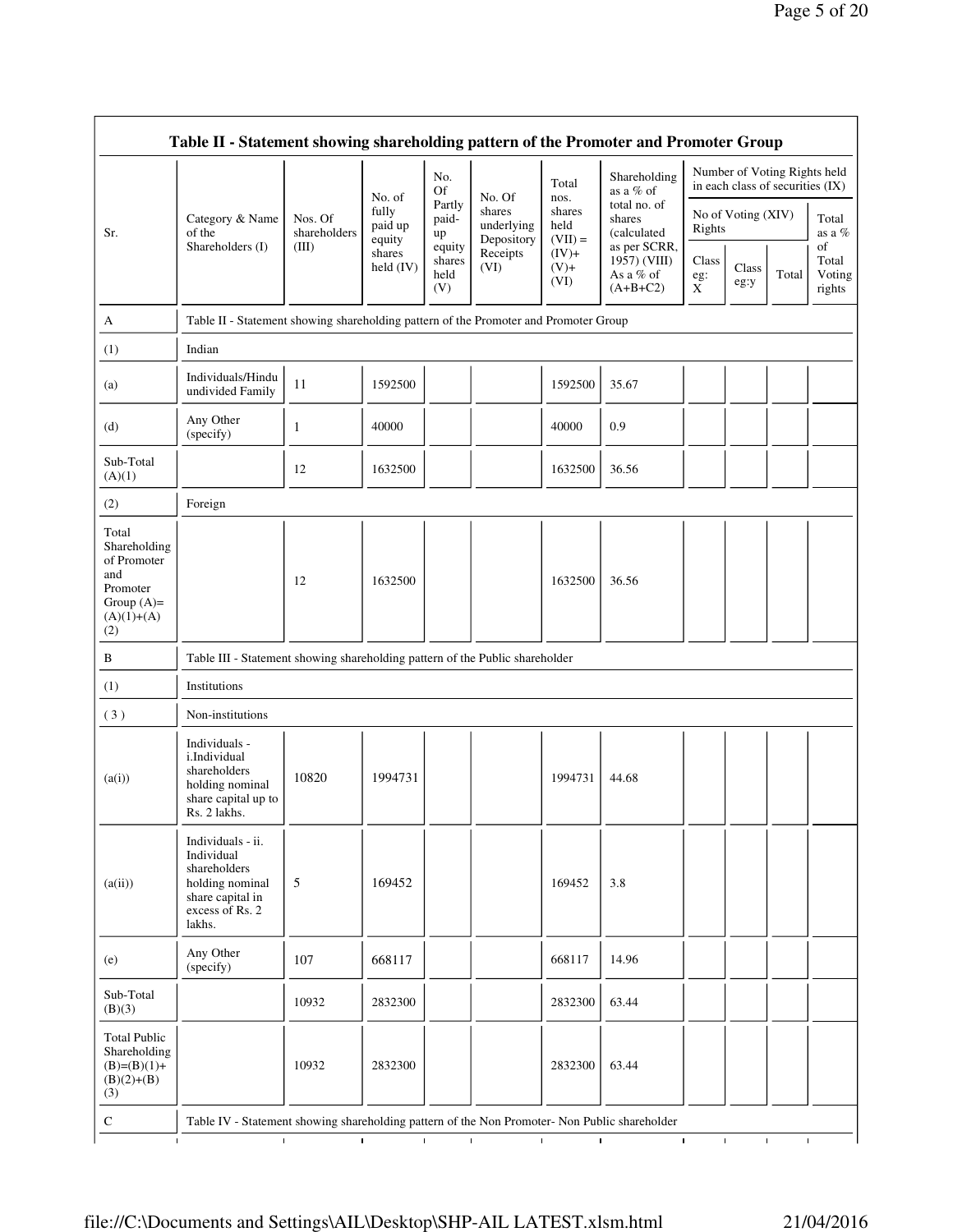| Total<br>$A+B+C2$ ) | 10944 | 4464800 |  | 4464800 | 100 |  |  |
|---------------------|-------|---------|--|---------|-----|--|--|
| Total<br>$(A+B+C)$  | 10944 | 4464800 |  | 4464800 | 100 |  |  |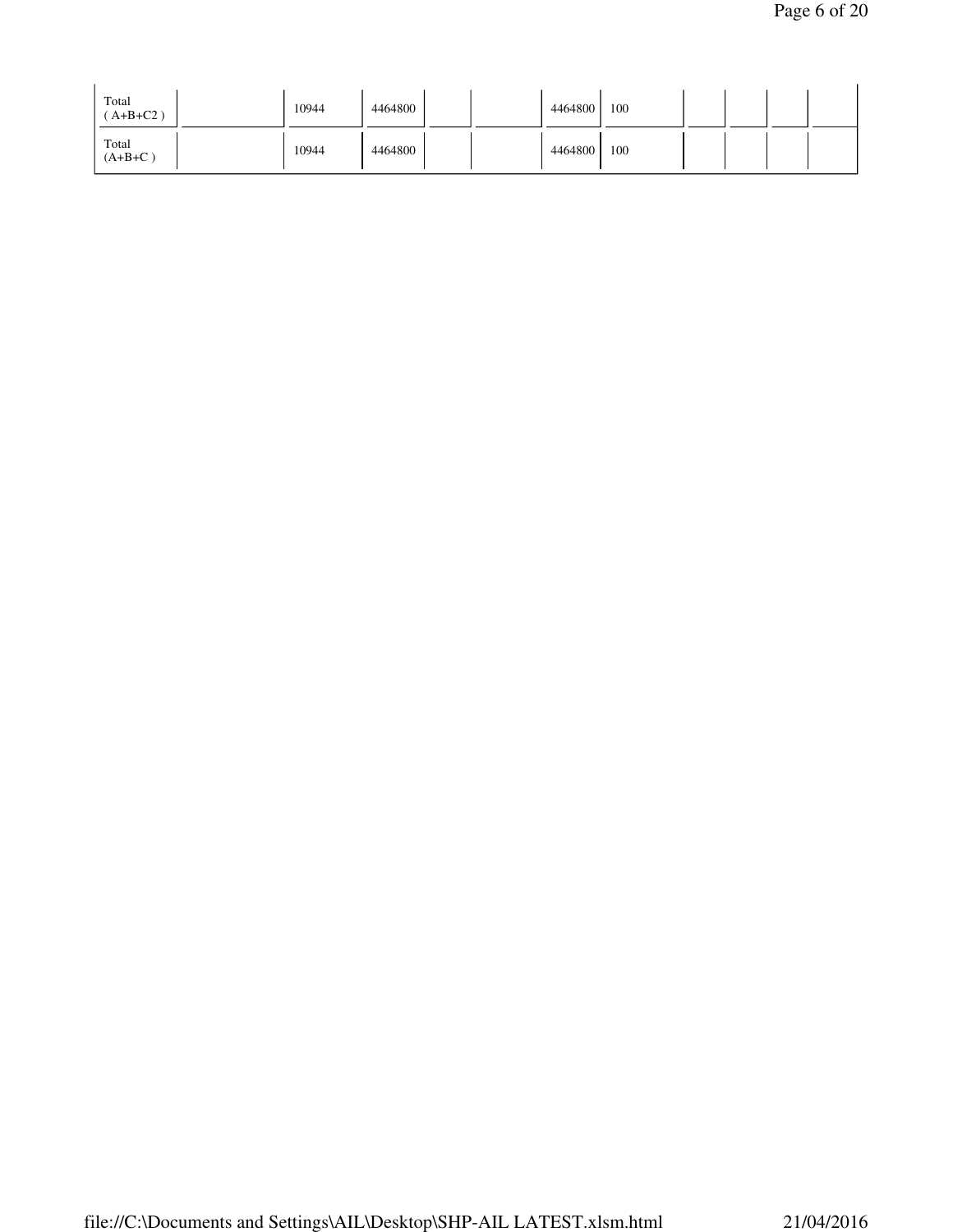| Table II - Statement showing shareholding pattern of the Promoter and Promoter Group     |                                              |                    |                                                           |                                                                                               |            |                                                    |                                                                               |                                                  |                                       |  |
|------------------------------------------------------------------------------------------|----------------------------------------------|--------------------|-----------------------------------------------------------|-----------------------------------------------------------------------------------------------|------------|----------------------------------------------------|-------------------------------------------------------------------------------|--------------------------------------------------|---------------------------------------|--|
| Sr.                                                                                      | No. Of<br><b>Shares</b><br>Underlying        | No. Of<br>Warrants | No. Of Shares<br>Underlying<br>Outstanding<br>convertible | Shareholding, as a<br>$%$ assuming full<br>conversion of<br>convertible<br>securities (as a   |            | Number of<br>Locked in<br>shares (XII)             | Number of<br><b>Shares</b><br>pledged or<br>otherwise<br>encumbered<br>(XIII) |                                                  | Number of<br>equity shares<br>held in |  |
|                                                                                          | Outstanding<br>convertible<br>securities (X) | $(X_i)$            | securities and<br>No. Of<br>Warrants (Xi)<br>(a)          | percentage of<br>diluted share<br>capital) (XI)= (VII)<br>$+(X)$ As a % of<br>$(A+B+C2)$      | No.<br>(a) | As a %<br>of total<br><b>Shares</b><br>held<br>(b) | No.<br>(a)                                                                    | As a $%$<br>of total<br><b>Shares</b><br>held(b) | dematerialized<br>form (XIV)          |  |
| A                                                                                        |                                              |                    |                                                           | Table II - Statement showing shareholding pattern of the Promoter and Promoter Group          |            |                                                    |                                                                               |                                                  |                                       |  |
| (1)                                                                                      | Indian                                       |                    |                                                           |                                                                                               |            |                                                    |                                                                               |                                                  |                                       |  |
| (a)                                                                                      |                                              |                    |                                                           | 35.67                                                                                         |            |                                                    |                                                                               |                                                  | 1402700                               |  |
| (d)                                                                                      |                                              |                    |                                                           | 0.9                                                                                           |            |                                                    |                                                                               |                                                  | 40000                                 |  |
| Sub-Total (A)<br>(1)                                                                     |                                              |                    |                                                           | 36.56                                                                                         |            |                                                    |                                                                               |                                                  | 1442700                               |  |
| (2)                                                                                      | Foreign                                      |                    |                                                           |                                                                                               |            |                                                    |                                                                               |                                                  |                                       |  |
| Total<br>Shareholding<br>of Promoter<br>and Promoter<br>Group $(A)= (A)$<br>$(1)+(A)(2)$ |                                              |                    |                                                           | 36.56                                                                                         |            |                                                    |                                                                               |                                                  | 1442700                               |  |
| B                                                                                        |                                              |                    |                                                           | Table III - Statement showing shareholding pattern of the Public shareholder                  |            |                                                    |                                                                               |                                                  |                                       |  |
| (1)                                                                                      | Institutions                                 |                    |                                                           |                                                                                               |            |                                                    |                                                                               |                                                  |                                       |  |
| (3)                                                                                      | Non-institutions                             |                    |                                                           |                                                                                               |            |                                                    |                                                                               |                                                  |                                       |  |
| (a(i))                                                                                   |                                              |                    |                                                           | 44.68                                                                                         |            |                                                    |                                                                               |                                                  | 738596                                |  |
| (a(ii))                                                                                  |                                              |                    |                                                           | 3.8                                                                                           |            |                                                    |                                                                               |                                                  | 91552                                 |  |
| (e)                                                                                      |                                              |                    |                                                           | 14.96                                                                                         |            |                                                    |                                                                               |                                                  | 665317                                |  |
| Sub-Total (B)<br>(3)                                                                     |                                              |                    |                                                           | 63.44                                                                                         |            |                                                    |                                                                               |                                                  | 1495465                               |  |
| <b>Total Public</b><br>Shareholding<br>$(B)=(B)(1)+$<br>$(B)(2)+(B)(3)$                  |                                              |                    |                                                           | 63.44                                                                                         |            |                                                    |                                                                               |                                                  | 1495465                               |  |
| $\mathsf{C}$                                                                             |                                              |                    |                                                           | Table IV - Statement showing shareholding pattern of the Non Promoter- Non Public shareholder |            |                                                    |                                                                               |                                                  |                                       |  |
| Total<br>$(A+B+C2)$                                                                      |                                              |                    |                                                           | 100                                                                                           |            |                                                    |                                                                               |                                                  | 2938165                               |  |
| Total<br>$(A+B+C)$                                                                       |                                              |                    |                                                           |                                                                                               |            |                                                    |                                                                               |                                                  | 2938165                               |  |

 $\blacksquare$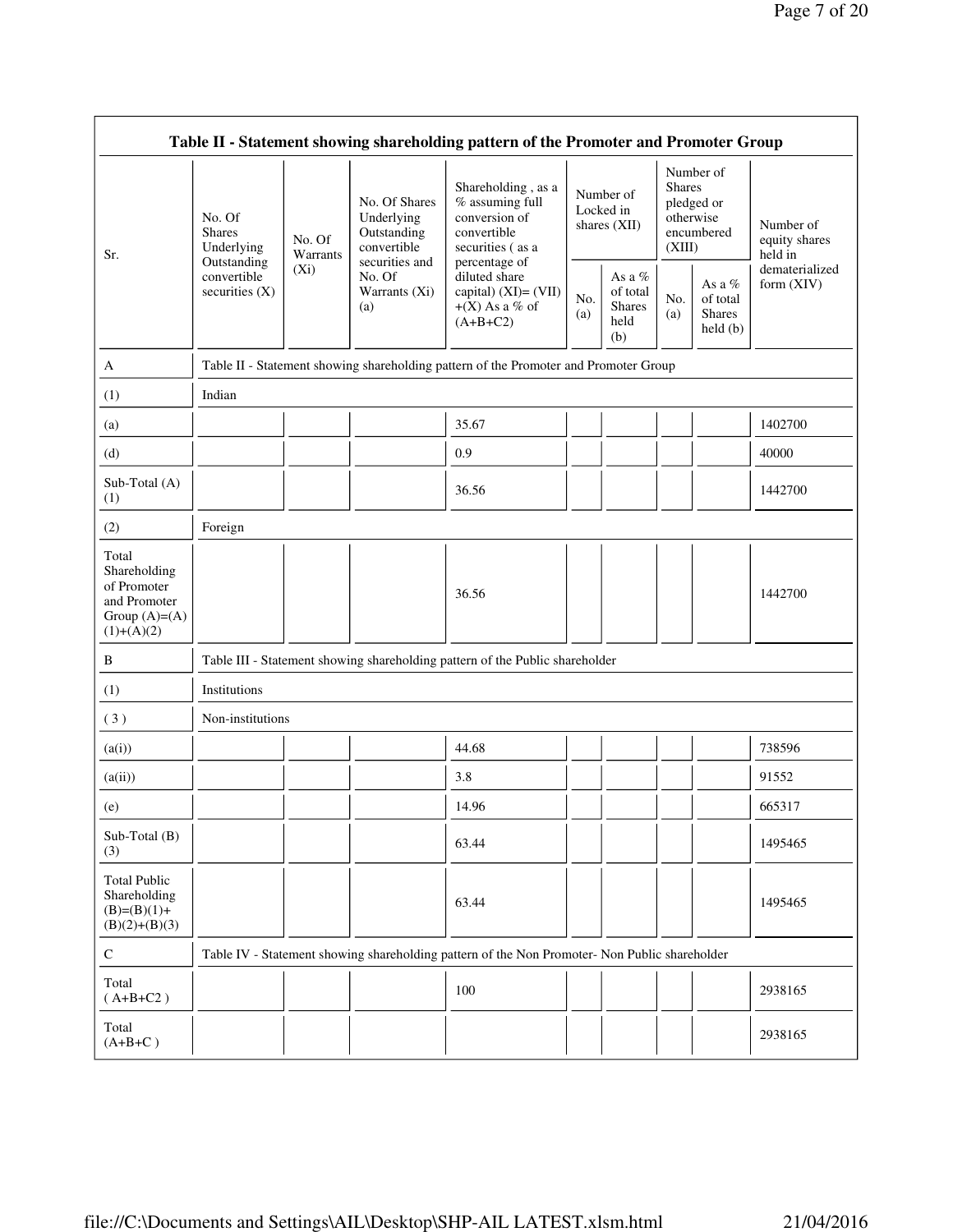|                                                                                                                             |                              |                                       | Individuals/Hindu undivided Family |                               |                                       |                             |                                                                |
|-----------------------------------------------------------------------------------------------------------------------------|------------------------------|---------------------------------------|------------------------------------|-------------------------------|---------------------------------------|-----------------------------|----------------------------------------------------------------|
| Searial No.                                                                                                                 | $\mathbf{1}$                 | $\sqrt{2}$                            | 3                                  | 4                             | 5                                     | 6                           | $\boldsymbol{7}$                                               |
| Name of the<br>Shareholders (I)                                                                                             | <b>PUNEET</b><br><b>JAIN</b> | <b>NEERAJ</b><br><b>KUMAR</b><br>JAIN | <b>NARESH</b><br><b>CHAND</b>      | <b>VANDANA</b><br><b>JAIN</b> | <b>SANJAY</b><br><b>KUMAR</b><br>JAIN | <b>NAMAN</b><br><b>JAIN</b> | <b>NEERAJ</b><br><b>KUMAR</b><br><b>JAIN &amp; SONS</b><br>HUF |
| PAN(II)                                                                                                                     | AAKPJ4342C                   | ACMPJ6145K                            | AAKPJ4343D                         | ACMPJ6144J                    | ACMPJ6142Q                            | AJZPJ0563F                  | AAEHN0993F                                                     |
| No. of fully paid<br>up equity shares<br>held (IV)                                                                          | 224600                       | 221300                                | 220000                             | 215690                        | 262500                                | 100000                      | 100000                                                         |
| No. Of Partly paid-<br>up equity shares<br>held(V)                                                                          |                              |                                       |                                    |                               |                                       |                             |                                                                |
| No. Of shares<br>underlying<br>Depository<br>Receipts (VI)                                                                  |                              |                                       |                                    |                               |                                       |                             |                                                                |
| Total nos. shares<br>held $(VII) = (IV) +$<br>$(V)+(VI)$                                                                    | 224600                       | 221300                                | 220000                             | 215690                        | 262500                                | 100000                      | 100000                                                         |
| Shareholding as a<br>% of total no. of<br>shares (calculated<br>as per SCRR,<br>1957) (VIII) As a<br>% of $(A+B+C2)$        | 5.03                         | 4.96                                  | 4.93                               | 4.83                          | 5.88                                  | 2.24                        | 2.24                                                           |
| Number of Voting Rights held in each class of securities (IX)                                                               |                              |                                       |                                    |                               |                                       |                             |                                                                |
| Class eg: $X$                                                                                                               |                              |                                       |                                    |                               |                                       |                             |                                                                |
| Class eg:y                                                                                                                  |                              |                                       |                                    |                               |                                       |                             |                                                                |
| Total                                                                                                                       |                              |                                       |                                    |                               |                                       |                             |                                                                |
| Total as a % of<br><b>Total Voting rights</b>                                                                               |                              |                                       |                                    |                               |                                       |                             |                                                                |
| No. Of Shares<br>Underlying<br>Outstanding<br>convertible<br>securities (X)                                                 |                              |                                       |                                    |                               |                                       |                             |                                                                |
| No. Of Warrants<br>$(X_i)$                                                                                                  |                              |                                       |                                    |                               |                                       |                             |                                                                |
| No. Of Shares<br>Underlying<br>Outstanding<br>convertible<br>securities and No.<br>Of Warrants (Xi)<br>(a)                  |                              |                                       |                                    |                               |                                       |                             |                                                                |
| Shareholding, as a<br>% assuming full<br>conversion of<br>convertible<br>securities (as a<br>percentage of<br>diluted share | 5.03                         | 4.96                                  | 4.93                               | 4.83                          | 5.88                                  | 2.24                        | 2.24                                                           |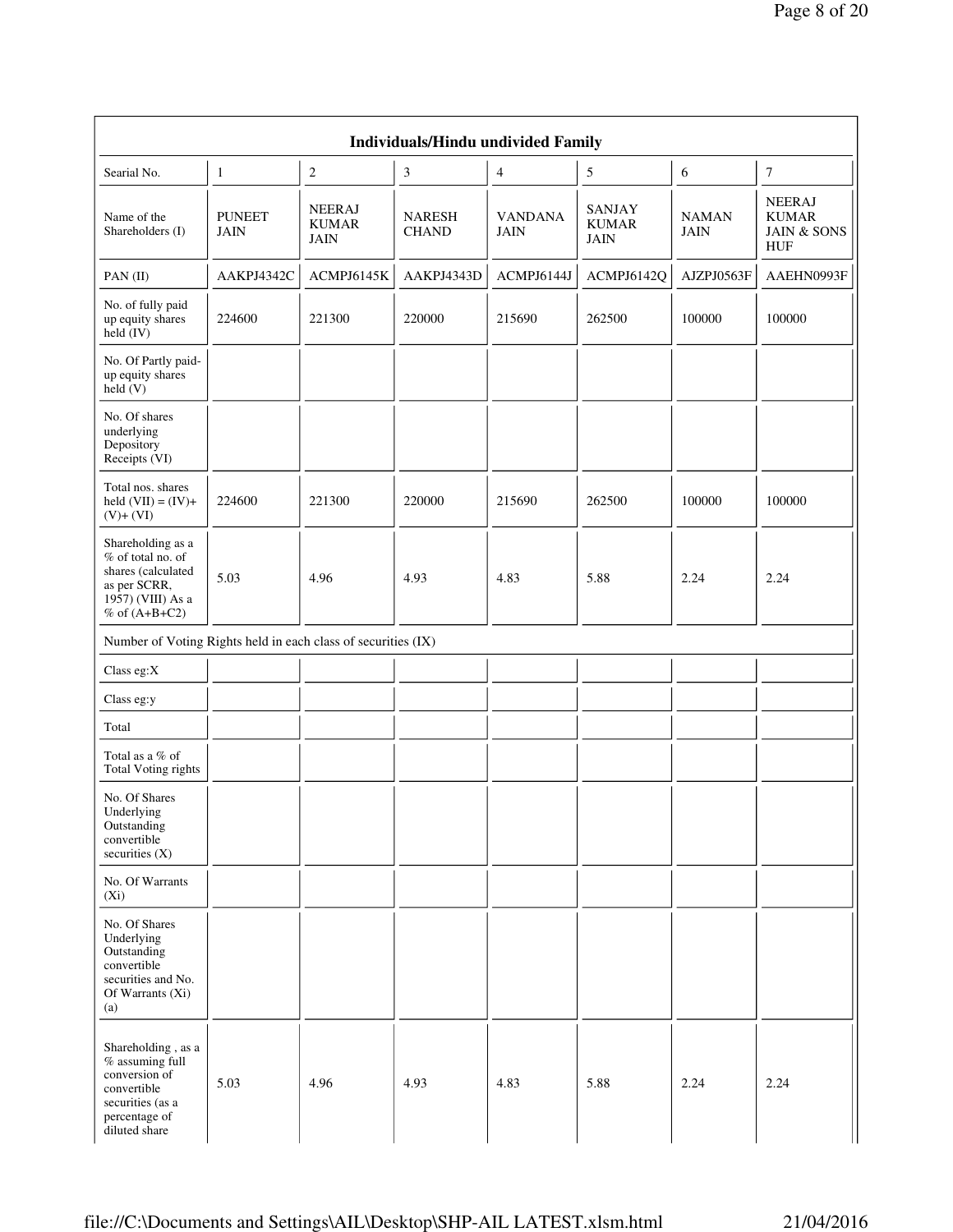| capital) $(XI)$ =<br>$(VII)+(Xi)(a) As a$<br>$%$ of $(A+B+C2)$       |        |        |        |        |       |        |        |
|----------------------------------------------------------------------|--------|--------|--------|--------|-------|--------|--------|
| Number of Locked in shares (XII)                                     |        |        |        |        |       |        |        |
| No. $(a)$                                                            |        |        |        |        |       |        |        |
| As a % of total<br>Shares held (b)                                   |        |        |        |        |       |        |        |
| Number of Shares pledged or otherwise encumbered (XIII)              |        |        |        |        |       |        |        |
| No. $(a)$                                                            |        |        |        |        |       |        |        |
| As a % of total<br>Shares held (b)                                   |        |        |        |        |       |        |        |
| Number of equity<br>shares held in<br>dematerialized<br>form $(XIV)$ | 224600 | 221300 | 220000 | 215690 | 88700 | 100000 | 100000 |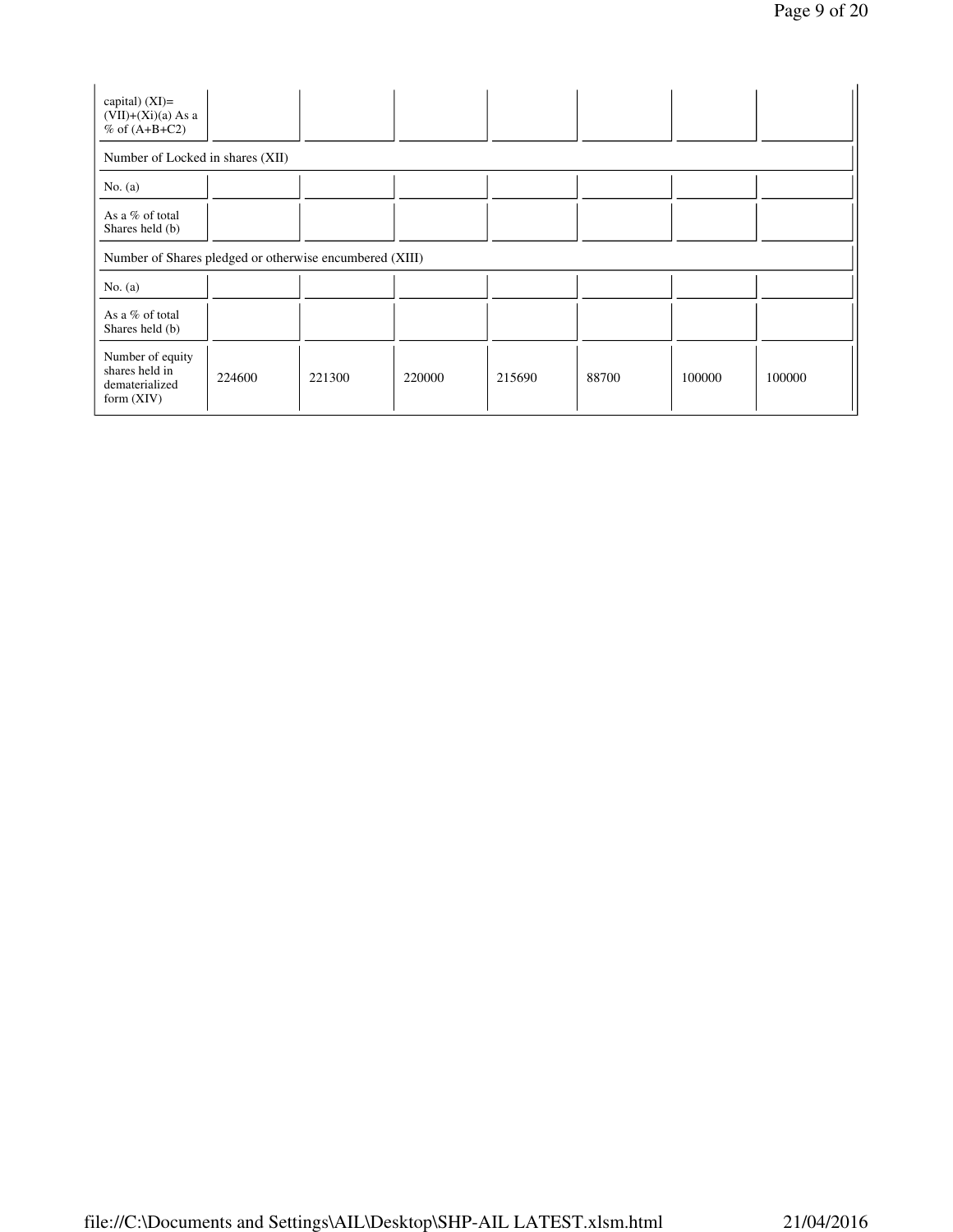| <b>Individuals/Hindu undivided Family</b>                                                                                                                                                              |                                                               |                 |                  |                   |         |  |  |  |  |  |
|--------------------------------------------------------------------------------------------------------------------------------------------------------------------------------------------------------|---------------------------------------------------------------|-----------------|------------------|-------------------|---------|--|--|--|--|--|
| Searial No.                                                                                                                                                                                            | $\,8\,$                                                       | $\mathbf{9}$    | 10               | 11                |         |  |  |  |  |  |
| Name of the<br>Shareholders (I)                                                                                                                                                                        | NARESH CHAND HUF                                              | <b>UMA JAIN</b> | <b>RENU JAIN</b> | <b>SWATI JAIN</b> |         |  |  |  |  |  |
| PAN(II)                                                                                                                                                                                                | AAGHN6132E                                                    | AAJPJ9595J      | AFPPJ1062F       | ADLPJ4079J        | Total   |  |  |  |  |  |
| No. of fully paid<br>up equity shares<br>$held$ (IV)                                                                                                                                                   | 97410                                                         | 94000           | 56000            | 1000              | 1592500 |  |  |  |  |  |
| No. Of Partly paid-<br>up equity shares<br>held(V)                                                                                                                                                     |                                                               |                 |                  |                   |         |  |  |  |  |  |
| No. Of shares<br>underlying<br>Depository<br>Receipts (VI)                                                                                                                                             |                                                               |                 |                  |                   |         |  |  |  |  |  |
| Total nos. shares<br>held $(VII) = (IV) +$<br>$(V)+(VI)$                                                                                                                                               | 97410                                                         | 94000           | 56000            | 1000              | 1592500 |  |  |  |  |  |
| Shareholding as a<br>% of total no. of<br>shares (calculated<br>as per SCRR,<br>1957) (VIII) As a<br>$%$ of $(A+B+C2)$                                                                                 | 2.18                                                          | 2.11            | 1.25             | 0.02              | 35.67   |  |  |  |  |  |
|                                                                                                                                                                                                        | Number of Voting Rights held in each class of securities (IX) |                 |                  |                   |         |  |  |  |  |  |
| Class eg:X                                                                                                                                                                                             |                                                               |                 |                  |                   |         |  |  |  |  |  |
| Class eg:y                                                                                                                                                                                             |                                                               |                 |                  |                   |         |  |  |  |  |  |
| Total                                                                                                                                                                                                  |                                                               |                 |                  |                   |         |  |  |  |  |  |
| Total as a % of<br><b>Total Voting rights</b>                                                                                                                                                          |                                                               |                 |                  |                   |         |  |  |  |  |  |
| No. Of Shares<br>Underlying<br>Outstanding<br>convertible<br>securities (X)                                                                                                                            |                                                               |                 |                  |                   |         |  |  |  |  |  |
| No. Of Warrants<br>$(X_i)$                                                                                                                                                                             |                                                               |                 |                  |                   |         |  |  |  |  |  |
| No. Of Shares<br>Underlying<br>Outstanding<br>convertible<br>securities and No.<br>Of Warrants (Xi)<br>(a)                                                                                             |                                                               |                 |                  |                   |         |  |  |  |  |  |
| Shareholding, as a<br>$%$ assuming full<br>conversion of<br>convertible<br>securities (as a<br>percentage of<br>diluted share<br>capital) $(XI) = (VII)$<br>$+(\tilde{X}i)(a)$ As a % of<br>$(A+B+C2)$ | 2.18                                                          | 2.11            | 1.25             | 0.02              | 35.67   |  |  |  |  |  |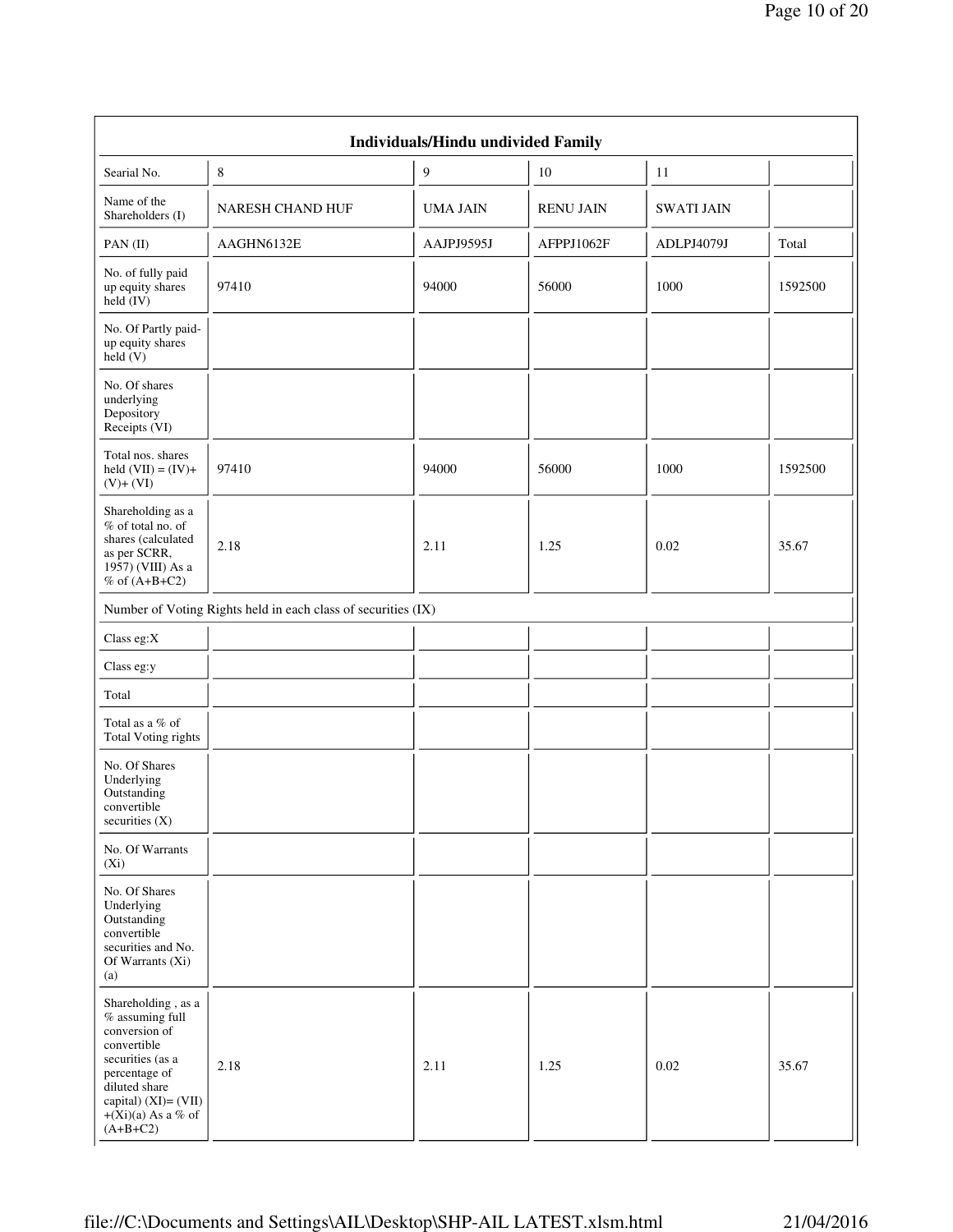| Number of Locked in shares (XII)                                     |                                                         |       |       |      |         |
|----------------------------------------------------------------------|---------------------------------------------------------|-------|-------|------|---------|
| No. $(a)$                                                            |                                                         |       |       |      |         |
| As a % of total<br>Shares held (b)                                   |                                                         |       |       |      |         |
|                                                                      | Number of Shares pledged or otherwise encumbered (XIII) |       |       |      |         |
| No. $(a)$                                                            |                                                         |       |       |      |         |
| As a % of total<br>Shares held (b)                                   |                                                         |       |       |      |         |
| Number of equity<br>shares held in<br>dematerialized<br>form $(XIV)$ | 97410                                                   | 94000 | 40000 | 1000 | 1402700 |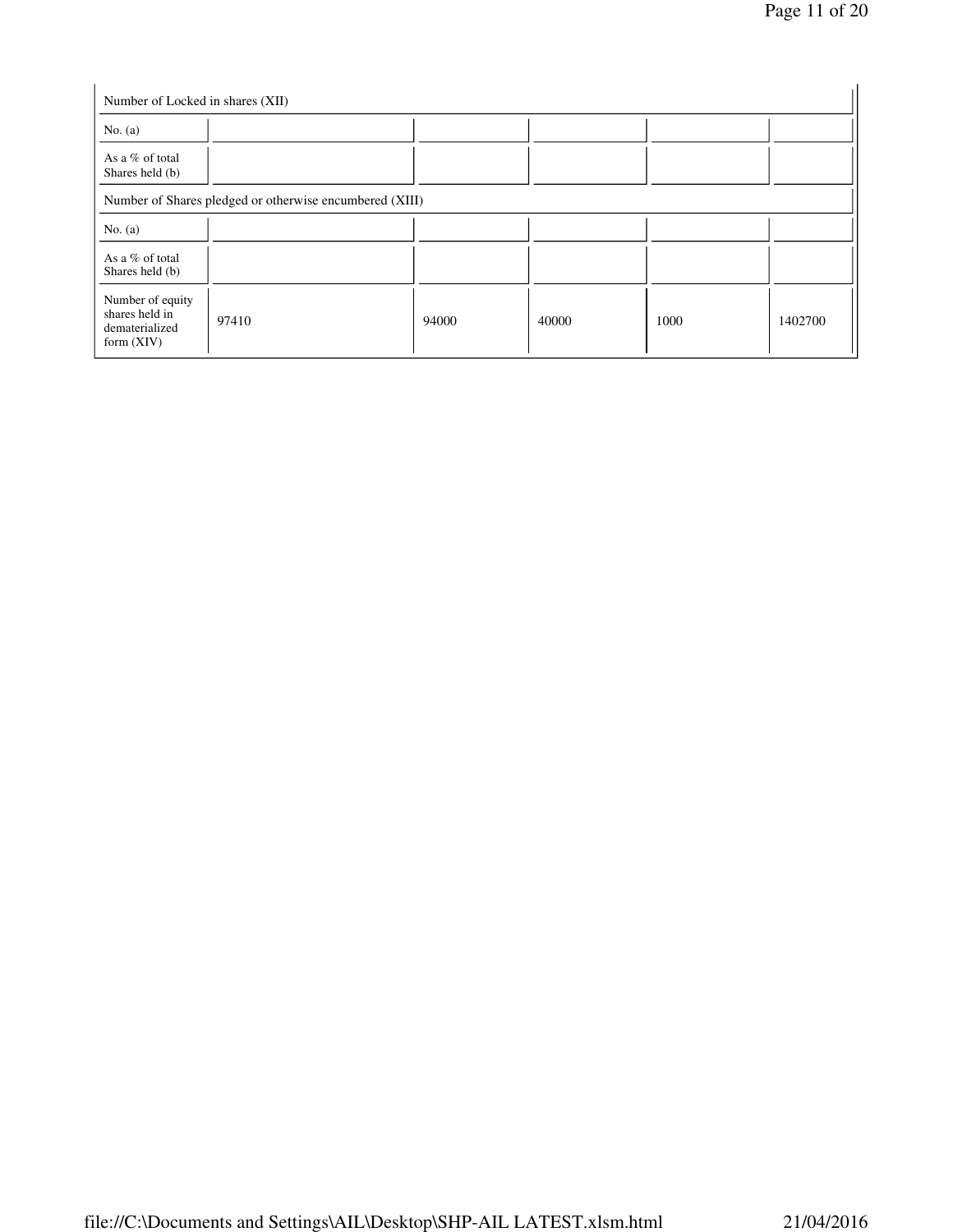|                                                                                                                        | Any Other (specify)                                           |              |
|------------------------------------------------------------------------------------------------------------------------|---------------------------------------------------------------|--------------|
| Searial No.                                                                                                            | $\mathbf{1}$                                                  |              |
| Category                                                                                                               | <b>Bodies Corporate</b>                                       |              |
| Name of the<br>Shareholders (I)                                                                                        | ASHIANA FINCAP PRIVATE LIMITED                                |              |
| PAN(II)                                                                                                                | AAFCA0326F                                                    | Total        |
| No. of the<br>Shareholders (I)                                                                                         | $\mathbf{1}$                                                  | $\mathbf{1}$ |
| No. of fully paid<br>up equity shares<br>$\text{held} (IV)$                                                            | 40000                                                         | 40000        |
| No. Of Partly paid-<br>up equity shares<br>$\text{held}(V)$                                                            |                                                               |              |
| No. Of shares<br>underlying<br>Depository<br>Receipts (VI)                                                             |                                                               |              |
| Total nos. shares<br>held $(VII) = (IV) +$<br>$(V)+(VI)$                                                               | 40000                                                         | 40000        |
| Shareholding as a<br>% of total no. of<br>shares (calculated<br>as per SCRR,<br>1957) (VIII) As a<br>$%$ of $(A+B+C2)$ | 0.9                                                           | 0.9          |
|                                                                                                                        | Number of Voting Rights held in each class of securities (IX) |              |
| Class eg: X                                                                                                            |                                                               |              |
| Class eg:y                                                                                                             |                                                               |              |
| Total                                                                                                                  |                                                               |              |
| Total as a % of<br><b>Total Voting rights</b>                                                                          |                                                               |              |
| No. Of Shares<br>Underlying<br>Outstanding<br>convertible<br>securities (X)                                            |                                                               |              |
| No. Of Warrants<br>$(X_i)$                                                                                             |                                                               |              |
| No. Of Shares<br>Underlying<br>Outstanding<br>convertible<br>securities and No.<br>Of Warrants (Xi)<br>(a)             |                                                               |              |
| Shareholding , as a<br>$%$ assuming full<br>conversion of<br>convertible                                               |                                                               |              |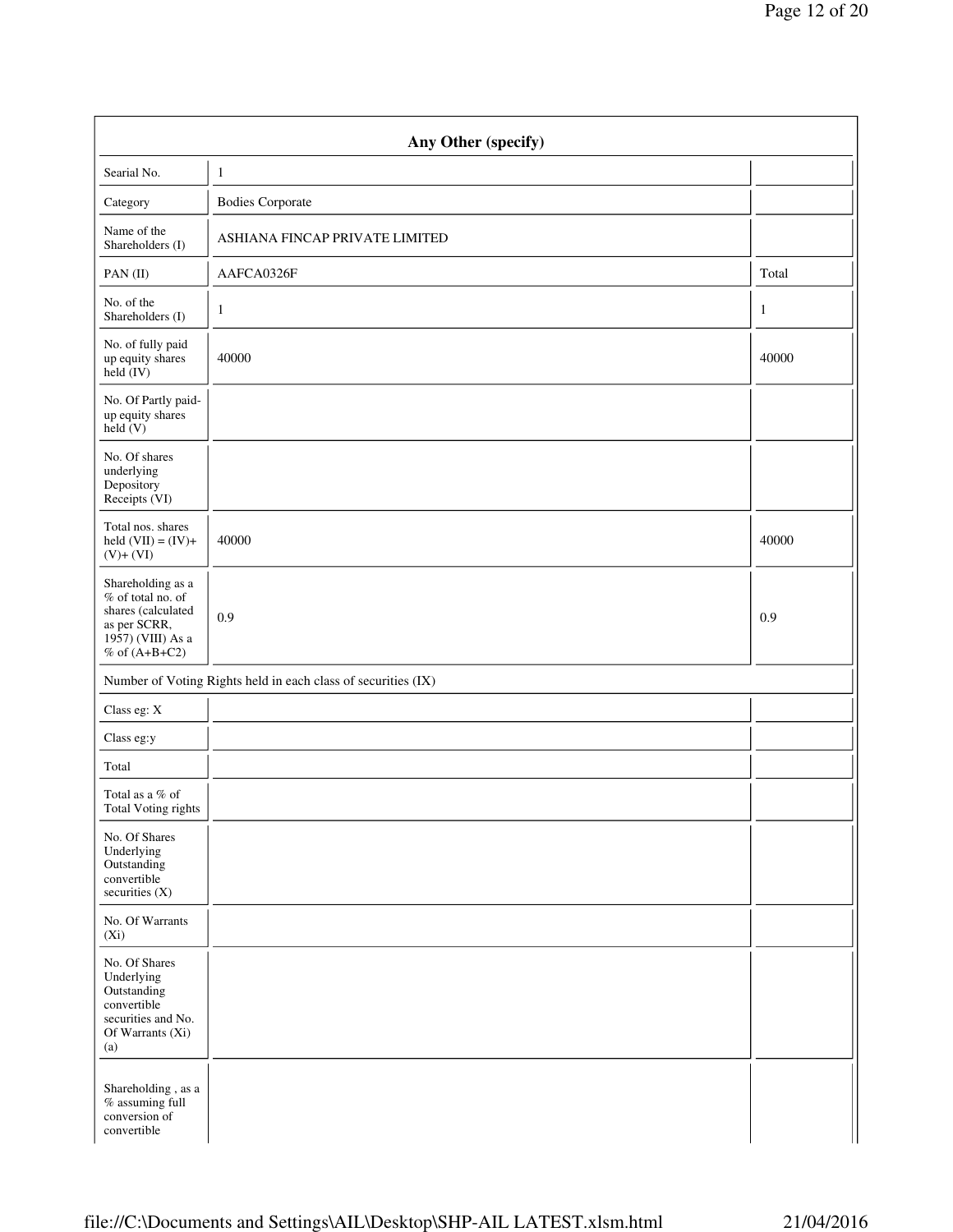| securities (as a<br>percentage of<br>diluted share<br>capital) $(XI) = (VII)$<br>$+(X)$ As a % of<br>$(A+B+C2)$ | 0.9 | 0.9 |  |  |
|-----------------------------------------------------------------------------------------------------------------|-----|-----|--|--|
| Number of Locked in shares (XII)                                                                                |     |     |  |  |
| No. $(a)$                                                                                                       |     |     |  |  |
| As a % of total<br>Shares held (b)                                                                              |     |     |  |  |
| Number of Shares pledged or otherwise encumbered (XIII)                                                         |     |     |  |  |
| No. $(a)$                                                                                                       |     |     |  |  |
| As a % of total<br>Shares held (b)                                                                              |     |     |  |  |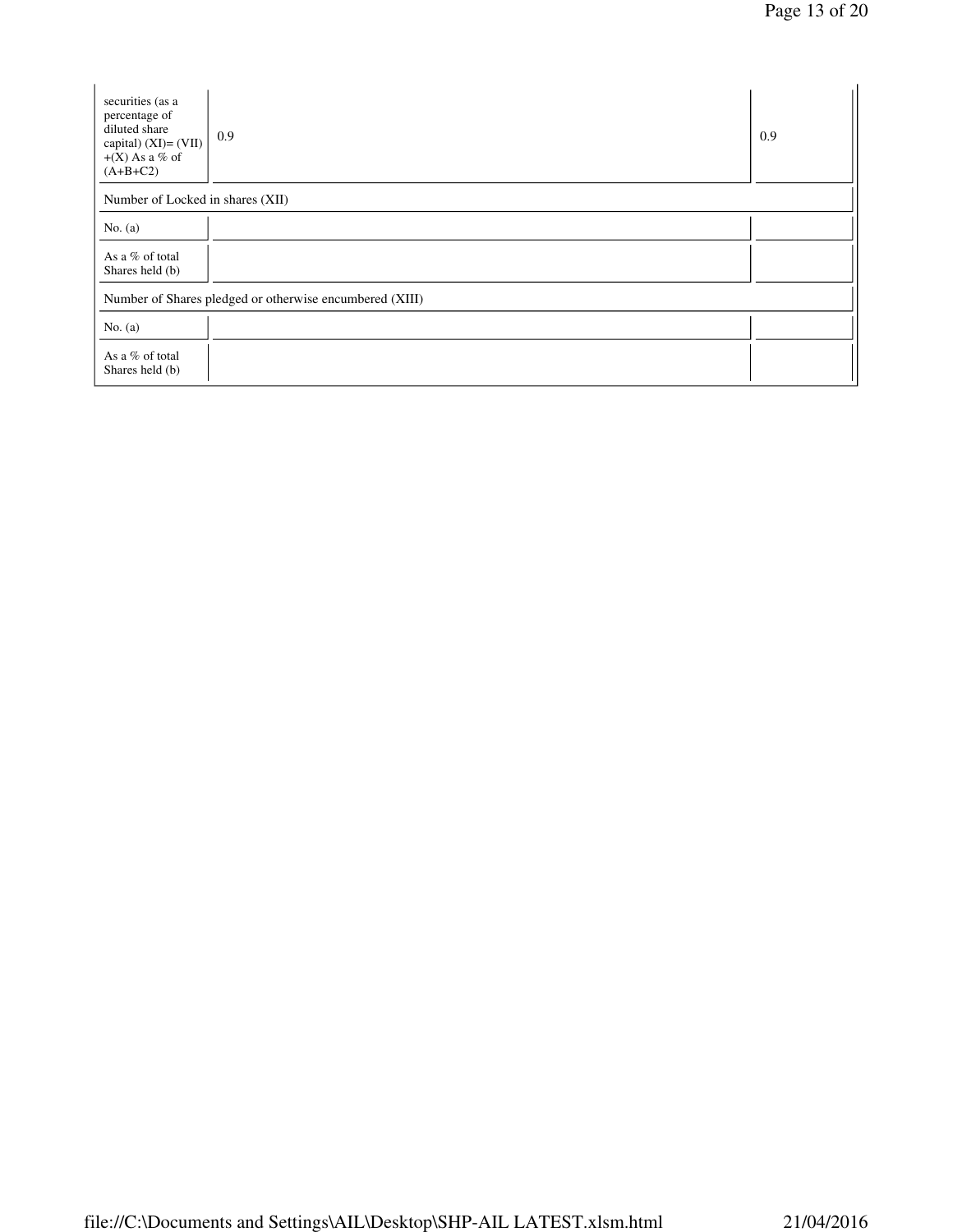|                                                                                                                                                                                            |                                                               | Individuals - i.Individual shareholders holding nominal share capital up to Rs. 2 lakhs. |        |
|--------------------------------------------------------------------------------------------------------------------------------------------------------------------------------------------|---------------------------------------------------------------|------------------------------------------------------------------------------------------|--------|
| Searial No.                                                                                                                                                                                | $\mathbf{1}$                                                  | $\boldsymbol{2}$                                                                         |        |
| Name of the<br>Shareholders (I)                                                                                                                                                            | SHREE GIRIRAJ SECURITIES PVT. LTD.                            | SATYAM COMEX PRIVATE LIMITED                                                             |        |
| PAN(II)                                                                                                                                                                                    | AAJCS5637F                                                    | AAJCS1931J                                                                               | Total  |
| No. of fully paid<br>up equity shares<br>held (IV)                                                                                                                                         | 117295                                                        | 67179                                                                                    | 184474 |
| No. Of Partly paid-<br>up equity shares<br>held(V)                                                                                                                                         |                                                               |                                                                                          |        |
| No. Of shares<br>underlying<br>Depository<br>Receipts (VI)                                                                                                                                 |                                                               |                                                                                          |        |
| Total nos. shares<br>held $(VII) = (IV) +$<br>$(V)+(VI)$                                                                                                                                   | 117295                                                        | 67179                                                                                    | 184474 |
| Shareholding as a<br>$%$ of total no. of<br>shares (calculated<br>as per SCRR,<br>1957) (VIII) As a<br>$%$ of $(A+B+C2)$                                                                   | 2.63                                                          | 1.5                                                                                      | 4.13   |
|                                                                                                                                                                                            | Number of Voting Rights held in each class of securities (IX) |                                                                                          |        |
| Class eg: X                                                                                                                                                                                |                                                               |                                                                                          |        |
| Class eg:y                                                                                                                                                                                 |                                                               |                                                                                          |        |
| Total                                                                                                                                                                                      |                                                               |                                                                                          |        |
| Total as a % of<br><b>Total Voting rights</b>                                                                                                                                              |                                                               |                                                                                          |        |
| No. Of Shares<br>Underlying<br>Outstanding<br>convertible<br>securities (X)                                                                                                                |                                                               |                                                                                          |        |
| No. Of Warrants<br>$(X_i)$                                                                                                                                                                 |                                                               |                                                                                          |        |
| No. Of Shares<br>Underlying<br>Outstanding<br>convertible<br>securities and No.<br>Of Warrants (Xi)<br>(a)                                                                                 |                                                               |                                                                                          |        |
| Shareholding, as a<br>$%$ assuming full<br>conversion of<br>convertible<br>securities (as a<br>percentage of<br>diluted share<br>capital) $(XI) = (VII)$<br>$+(X)$ As a % of<br>$(A+B+C2)$ | 2.63                                                          | 1.5                                                                                      | 4.13   |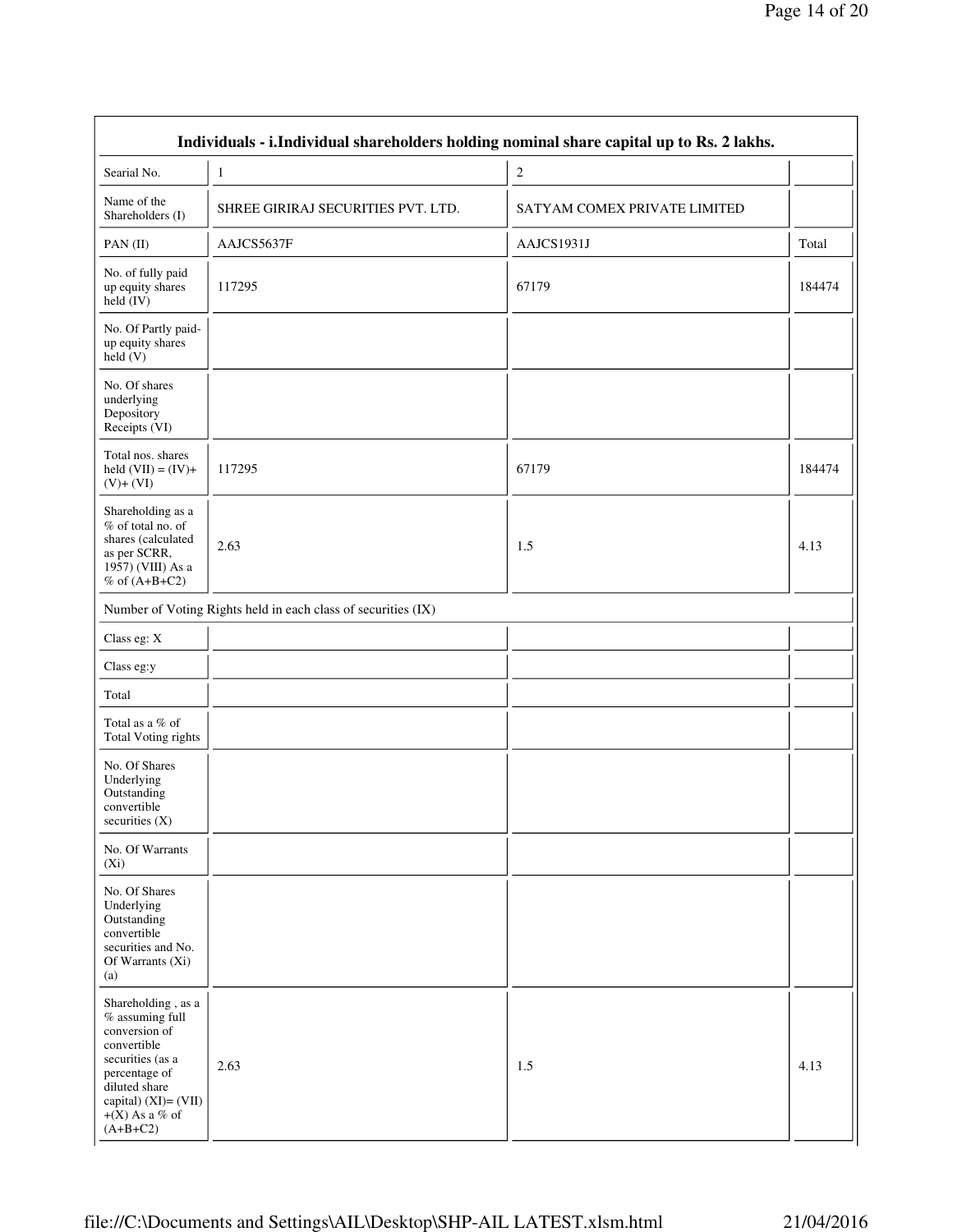| Number of Locked in shares (XII)                                     |        |       |        |  |
|----------------------------------------------------------------------|--------|-------|--------|--|
| No. $(a)$                                                            |        |       |        |  |
| As a % of total<br>Shares held (b)                                   |        |       |        |  |
| Number of equity<br>shares held in<br>dematerialized<br>form $(XIV)$ | 117295 | 67179 | 184474 |  |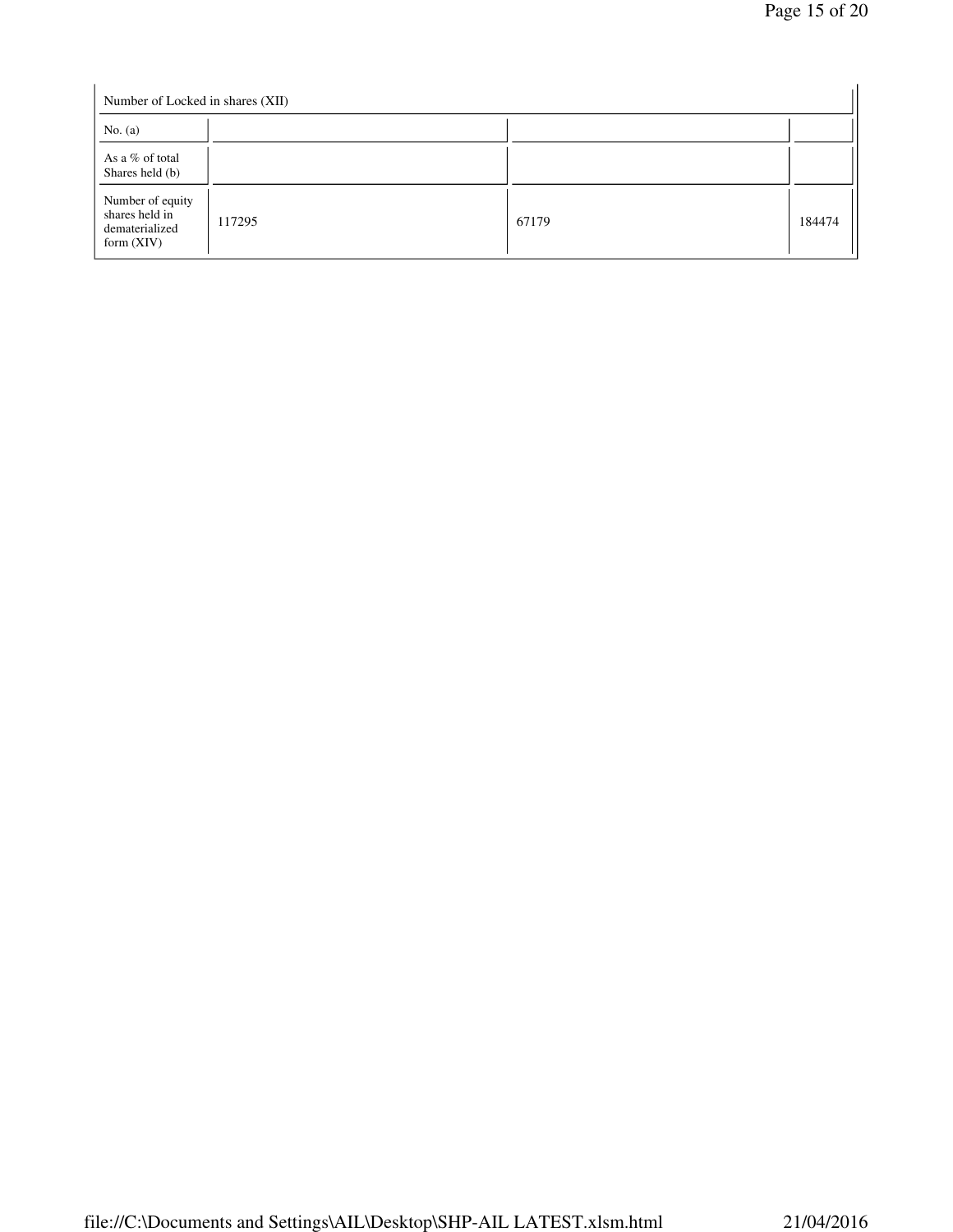|                                                                                                                                                                                         | Individuals - ii. Individual shareholders holding nominal share capital in excess of Rs. 2 lakhs. |        |
|-----------------------------------------------------------------------------------------------------------------------------------------------------------------------------------------|---------------------------------------------------------------------------------------------------|--------|
| Searial No.                                                                                                                                                                             | $\mathbf{1}$                                                                                      |        |
| Name of the<br>Shareholders (I)                                                                                                                                                         | KAMDHENU STEELS & ALLOYS LTD.                                                                     |        |
| PAN(II)                                                                                                                                                                                 | AACCK2235Q                                                                                        | Total  |
| No. of fully paid<br>up equity shares<br>$held$ $(IV)$                                                                                                                                  | 100462                                                                                            | 100462 |
| No. Of Partly paid-<br>up equity shares<br>held(V)                                                                                                                                      |                                                                                                   |        |
| No. Of shares<br>underlying<br>Depository<br>Receipts (VI)                                                                                                                              |                                                                                                   |        |
| Total nos. shares<br>held $(VII) = (IV) +$<br>$(V)+(VI)$                                                                                                                                | 100462                                                                                            | 100462 |
| Shareholding as a<br>% of total no. of<br>shares (calculated<br>as per SCRR,<br>1957) (VIII) As a<br>% of $(A+B+C2)$                                                                    | 2.25                                                                                              | 2.25   |
|                                                                                                                                                                                         | Number of Voting Rights held in each class of securities (IX)                                     |        |
| Class eg: X                                                                                                                                                                             |                                                                                                   |        |
| Class eg:y                                                                                                                                                                              |                                                                                                   |        |
| Total                                                                                                                                                                                   |                                                                                                   |        |
| Total as a % of<br><b>Total Voting rights</b>                                                                                                                                           |                                                                                                   |        |
| No. Of Shares<br>Underlying<br>Outstanding<br>convertible<br>securities (X)                                                                                                             |                                                                                                   |        |
| No. Of Warrants<br>$(X_i)$                                                                                                                                                              |                                                                                                   |        |
| No. Of Shares<br>Underlying<br>Outstanding<br>convertible<br>securities and No.<br>Of Warrants (Xi)<br>(a)                                                                              |                                                                                                   |        |
| Shareholding, as a<br>$%$ assuming full<br>conversion of<br>convertible<br>securities (as a<br>percentage of<br>diluted share<br>capital) (XI)= (VII)<br>$+(X)$ As a % of<br>$(A+B+C2)$ | 2.25                                                                                              | 2.25   |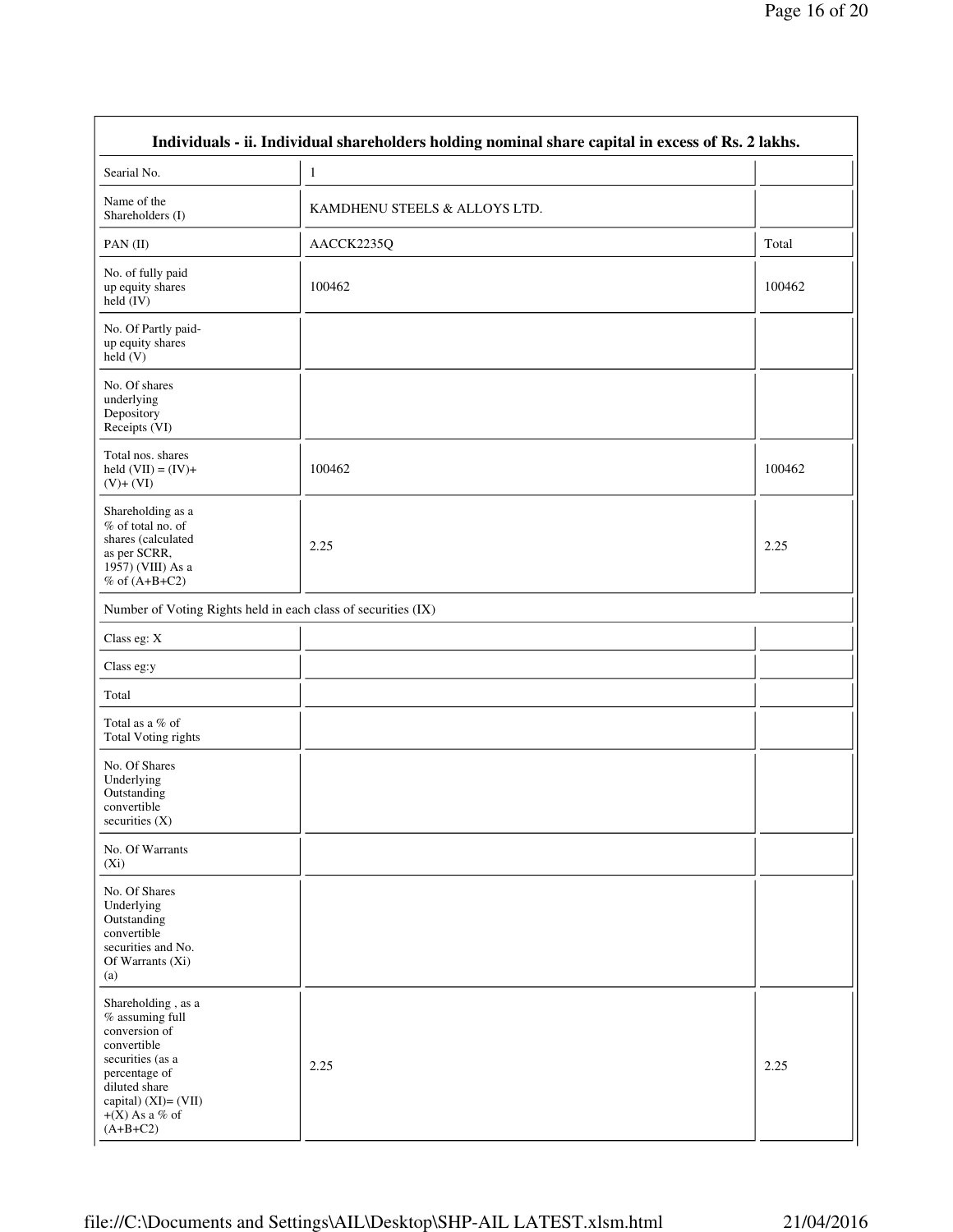| Number of Locked in shares (XII)                                     |       |       |  |  |
|----------------------------------------------------------------------|-------|-------|--|--|
| No. $(a)$                                                            |       |       |  |  |
| As a % of total<br>Shares held (b)                                   |       |       |  |  |
| Number of equity<br>shares held in<br>dematerialized<br>form $(XIV)$ | 53562 | 53562 |  |  |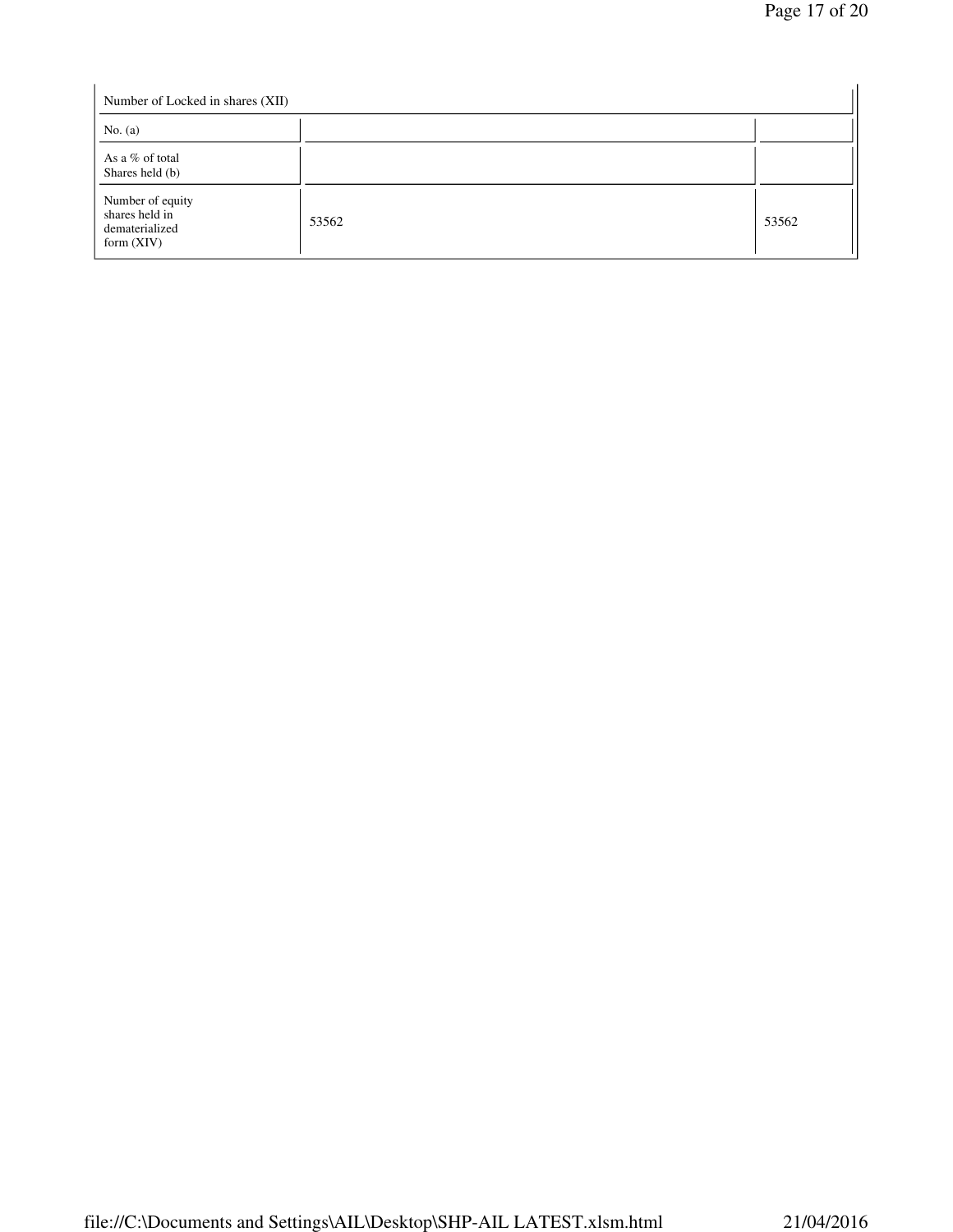| Any Other (specify)                                                                                                    |              |                  |              |                         |                         |        |
|------------------------------------------------------------------------------------------------------------------------|--------------|------------------|--------------|-------------------------|-------------------------|--------|
| Searial No.                                                                                                            | $\mathbf{1}$ | $\boldsymbol{2}$ | 3            | $\overline{4}$          | $\mathfrak s$           |        |
| Category                                                                                                               | <b>HUF</b>   | <b>NRI</b>       | <b>NRI</b>   | <b>Clearing Members</b> | <b>Bodies Corporate</b> |        |
| Name of the<br>Shareholders (I)                                                                                        | <b>HUF</b>   | <b>NRI</b>       | <b>NRI</b>   | <b>CLEARING MEMBER</b>  | <b>BODIES CORPORATE</b> |        |
| PAN(II)                                                                                                                | ZZZZZ9999Z   | ZZZZZ9999Z       | ZZZZZ9999Z   | ZZZZZ9999Z              | ZZZZZ9999Z              | Total  |
| No. of the<br>Shareholders (I)                                                                                         | 48           | 3                | 1            | 10                      | 45                      | 107    |
| No. of fully paid<br>up equity shares<br>$\text{held} (IV)$                                                            | 17410        | 573              | 82           | 6992                    | 643060                  | 668117 |
| No. Of Partly paid-<br>up equity shares<br>held(V)                                                                     |              |                  |              |                         |                         |        |
| No. Of shares<br>underlying<br>Depository<br>Receipts (VI)                                                             |              |                  |              |                         |                         |        |
| Total nos. shares<br>held $(VII) = (IV) +$<br>$(V)+(VI)$                                                               | 17410        | 573              | 82           | 6992                    | 643060                  | 668117 |
| Shareholding as a<br>% of total no. of<br>shares (calculated<br>as per SCRR,<br>1957) (VIII) As a<br>$%$ of $(A+B+C2)$ | 0.39         | 0.01             | $\mathbf{0}$ | 0.16                    | 14.4                    | 14.96  |
| Number of Voting Rights held in each class of securities (IX)                                                          |              |                  |              |                         |                         |        |
| Class eg: X                                                                                                            |              |                  |              |                         |                         |        |
| Class eg:y                                                                                                             |              |                  |              |                         |                         |        |
| Total                                                                                                                  |              |                  |              |                         |                         |        |
| Total as a % of<br>Total Voting rights                                                                                 |              |                  |              |                         |                         |        |
| No. Of Shares<br>Underlying<br>Outstanding<br>convertible<br>securities (X)                                            |              |                  |              |                         |                         |        |
| No. Of Warrants<br>$(X_i)$                                                                                             |              |                  |              |                         |                         |        |
| No. Of Shares<br>Underlying<br>Outstanding<br>convertible<br>securities and No.<br>Of Warrants (Xi)<br>(a)             |              |                  |              |                         |                         |        |
| Shareholding, as a<br>$%$ assuming full<br>conversion of<br>convertible                                                |              |                  |              |                         |                         |        |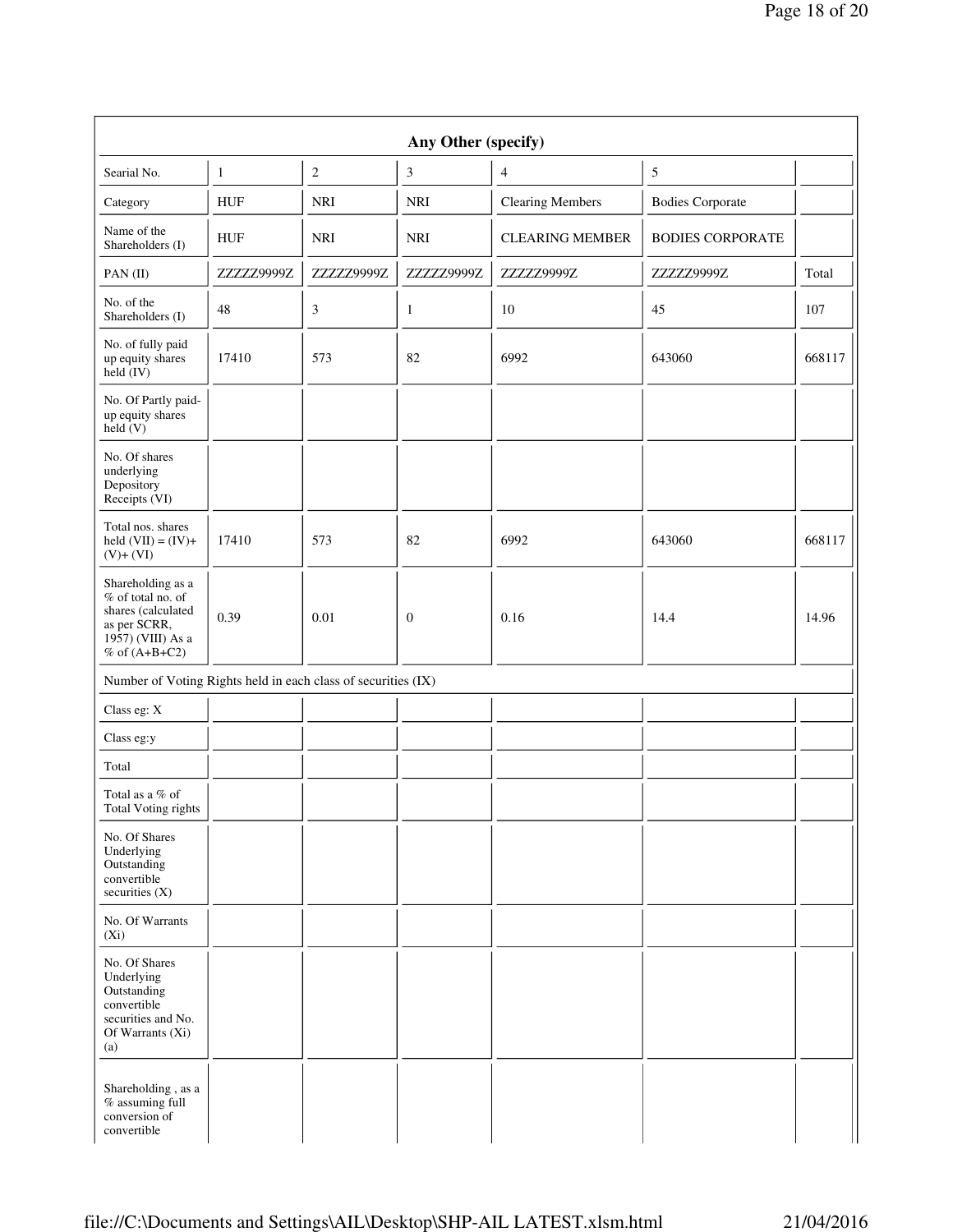| securities (as a<br>percentage of<br>diluted share<br>capital) $(XI) = (VII)$<br>$+(X)$ As a % of<br>$(A+B+C2)$ | 0.39  | 0.01 | $\overline{0}$ | 0.16 | 14.4   | 14.96  |
|-----------------------------------------------------------------------------------------------------------------|-------|------|----------------|------|--------|--------|
| Number of Locked in shares (XII)                                                                                |       |      |                |      |        |        |
| No. $(a)$                                                                                                       |       |      |                |      |        |        |
| As a % of total<br>Shares held (b)                                                                              |       |      |                |      |        |        |
| Number of equity<br>shares held in<br>dematerialized<br>form $(XIV)$                                            | 17410 | 573  | 82             | 6992 | 640260 | 665317 |